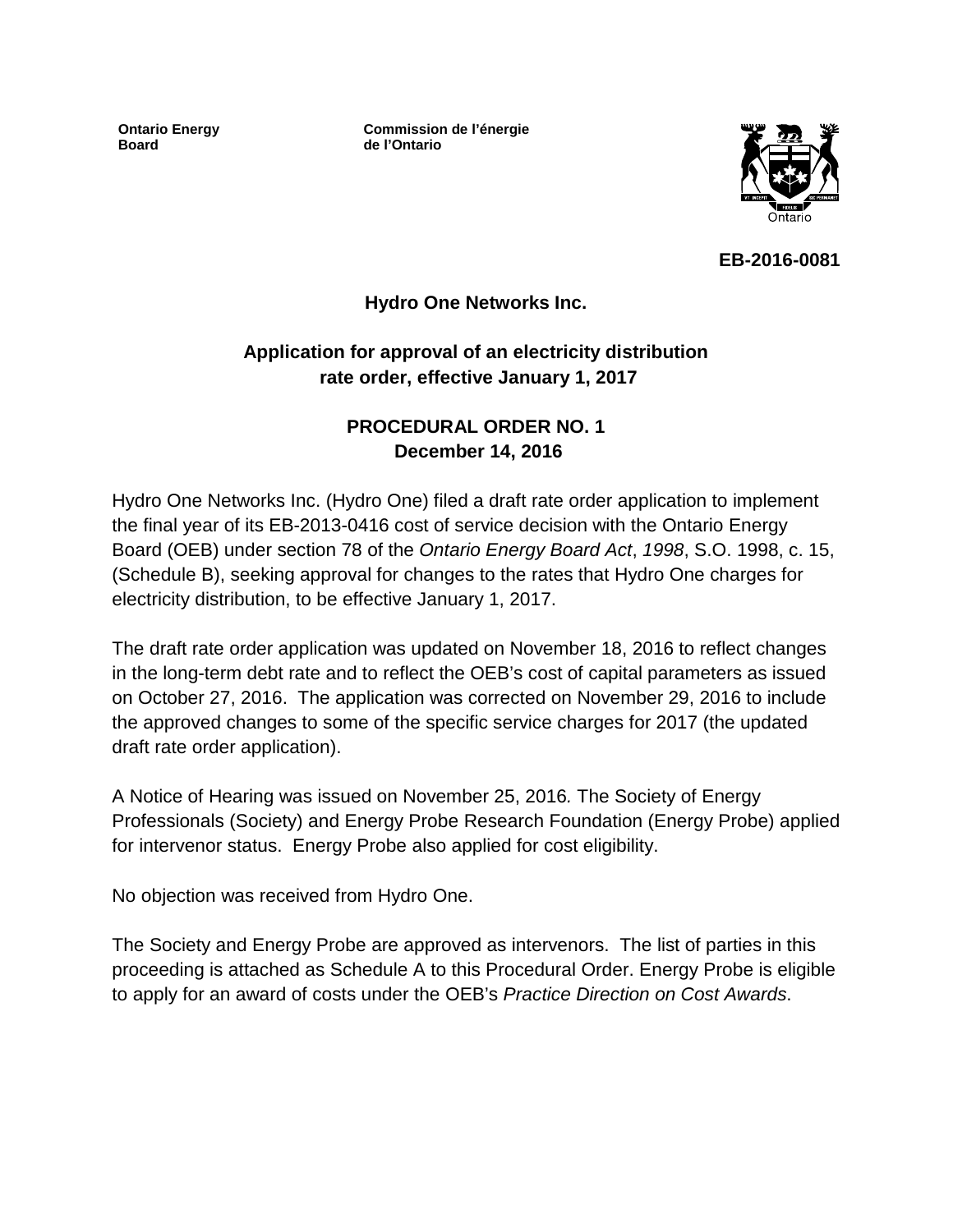# **Comments on the Draft Rate Order Application**

At this time, provision will be made for parties to comment on the updated draft rate order application submitted by Hydro One.

Parties should focus on the changes to the Rural and Remote Rate Protection amount, the implementation of the OEB's 2017 Cost of Capital parameters and the impact of Hydro One's recent debt issuance on the cost of long-term debt.

It is necessary to make provision for the following matters related to this proceeding. Further procedural orders may be issued by the OEB.

# **IT IS THEREFORE ORDERED THAT:**

- 1. OEB staff and intervenors shall submit comments, if any, on the updated draft rate order application no later than Thursday, December 15, 2016.
- 2. Hydro One shall file its reply submissions to the comments of the parties no later than Friday, December 16, 2016.

All filings to the OEB must quote the file number, EB-2016-0081, be made in searchable / unrestricted PDF format electronically through the OEB's web portal at [https://www.pes.ontarioenergyboard.ca/eservice/.](https://www.pes.ontarioenergyboard.ca/eservice/) Two paper copies must also be filed at the OEB's address provided below. Filings must clearly state the sender's name, postal address and telephone number, fax number and e-mail address. Parties must use the document naming conventions and document submission standards outlined in the RESS Document Guideline found at

[http://www.ontarioenergyboard.ca/OEB/Industry.](http://www.ontarioenergyboard.ca/OEB/Industry) If the web portal is not available parties may email their documents to the address below. Those who do not have internet access are required to submit all filings on a CD in PDF format, along with two paper copies. Those who do not have computer access are required to file 7 paper copies.

All communications should be directed to the attention of the Registrar at the address below, and be received no later than 4:45 p.m. on the required date.

With respect to distribution lists for all electronic correspondence and materials related to this proceeding, parties must include the Case Manager, Harold Thiessen at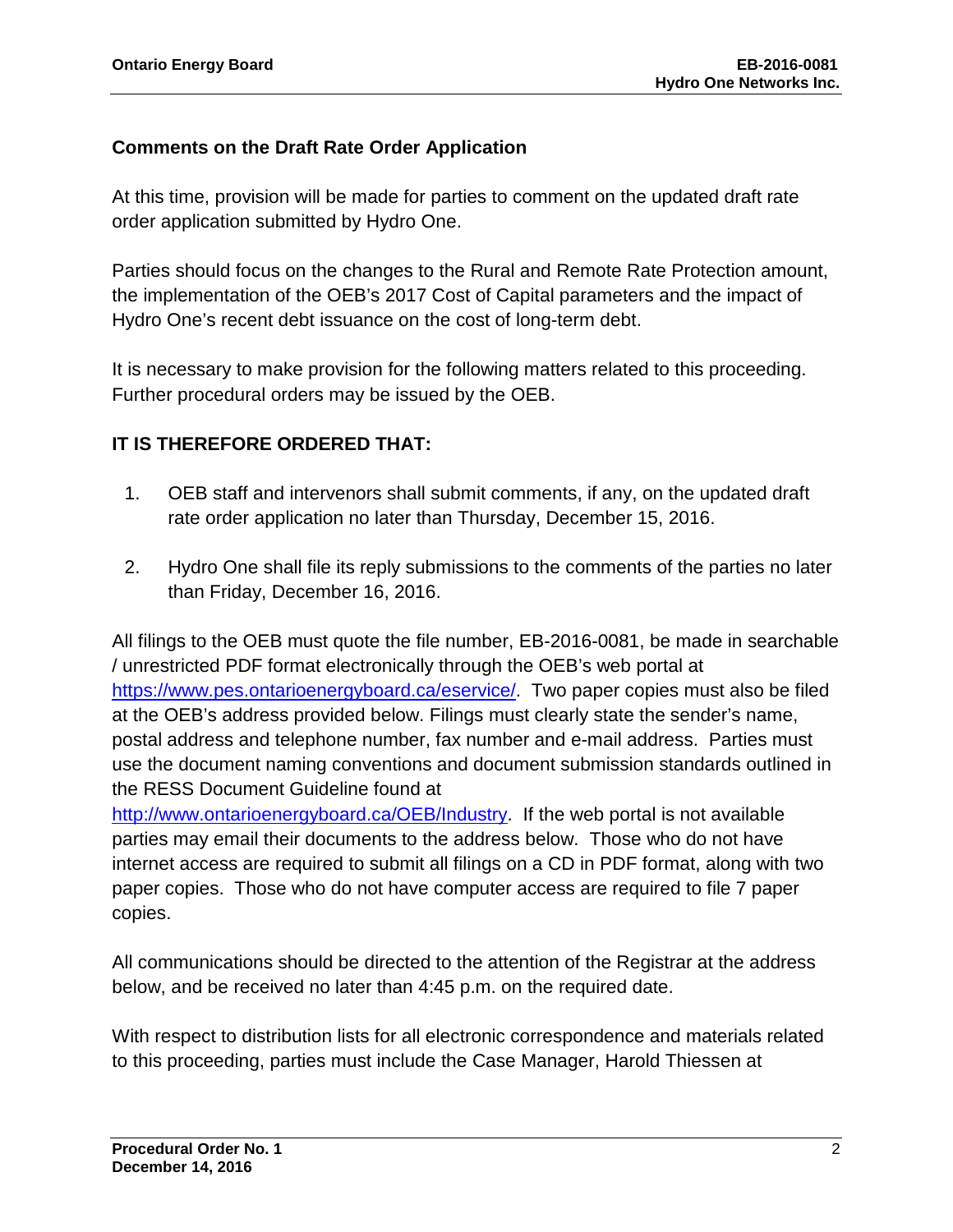[harold.thiessen@ontarioenergyboard.ca](mailto:harold.thiessen@ontarioenergyboard.ca) and OEB Counsel, Jennifer Lea at [jennifer.lea@ontarioenergyboard.ca.](mailto:jennifer.lea@ontarioenergyboard.ca)

#### **ADDRESS**

Ontario Energy Board P.O. Box 2319 2300 Yonge Street, 27th Floor Toronto ON M4P 1E4 Attention: Registrar

E-mail: [registrar@ontarioenergyboard.ca](mailto:registrar@ontarioenergyboard.ca) Tel: 1-888-632-6273 (Toll free) Fax: 416-440-7656

#### **DATED** at Toronto, **December 14, 2016**

#### **ONTARIO ENERGY BOARD**

*Original signed by*

Kirsten Walli Board Secretary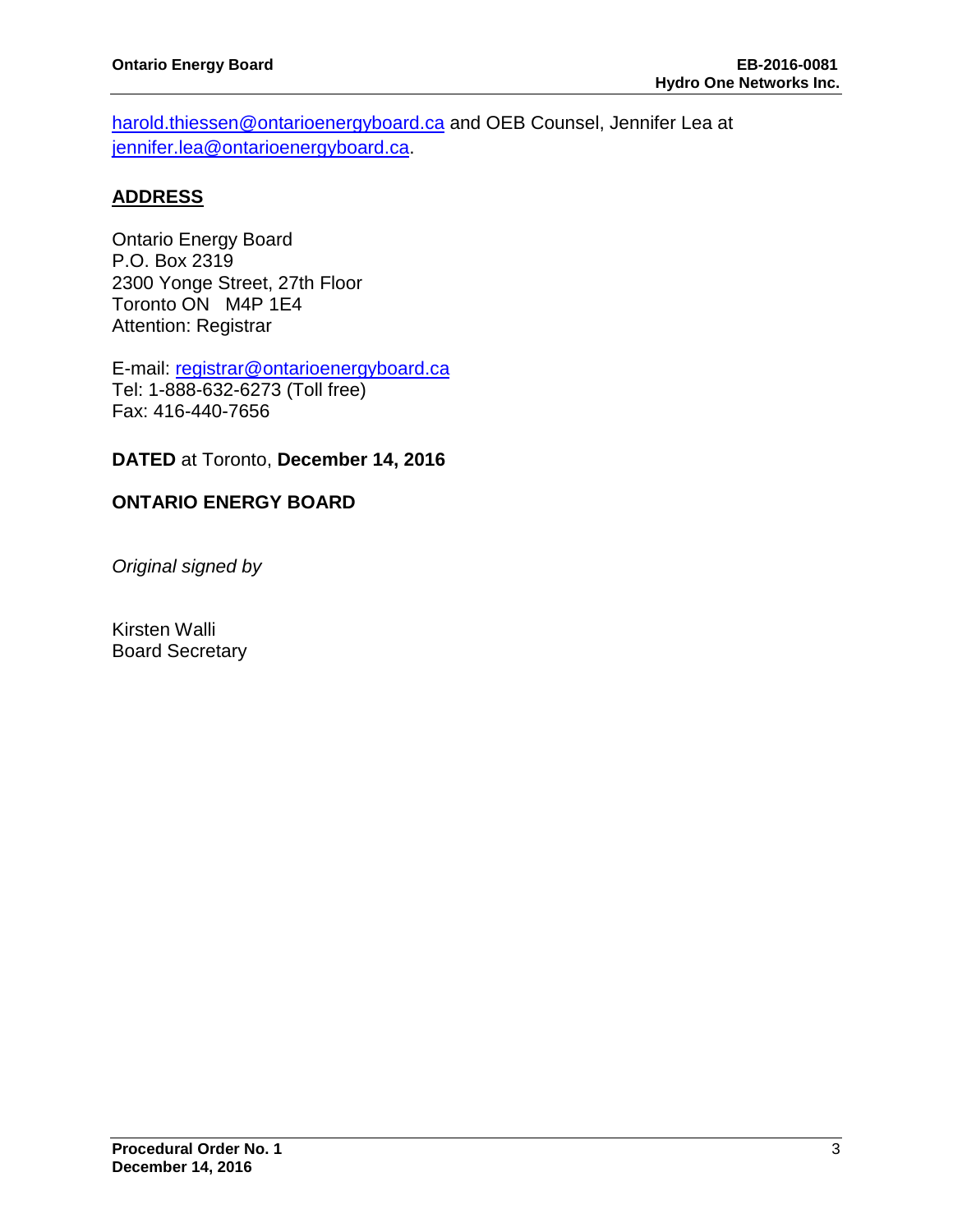# **Hydro One Networks Inc. EB-2016-0081**

# **APPLICANT & LIST OF INTERVENORS**

**December 14, 2016**

| <b>APPLICANT</b>                                  | <b>Rep. and Address for Service</b>                                                                                                                                                                                                                                                                                                                        |
|---------------------------------------------------|------------------------------------------------------------------------------------------------------------------------------------------------------------------------------------------------------------------------------------------------------------------------------------------------------------------------------------------------------------|
| <b>Hydro One Networks Inc.</b>                    | <b>Oded Hubert</b>                                                                                                                                                                                                                                                                                                                                         |
|                                                   | VP and Chief Regulatory Officer<br>Hydro One Networks Inc.<br>483 Bay Street<br>Toronto, ON M5G 2P5                                                                                                                                                                                                                                                        |
|                                                   | Tel: 416-345-5240<br><b>Fax: Not Provided</b><br>regulatory@hydroone.com                                                                                                                                                                                                                                                                                   |
| <b>INTERVENORS</b>                                | <b>Rep. and Address for Service</b>                                                                                                                                                                                                                                                                                                                        |
| <b>Energy Probe Research</b><br><b>Foundation</b> | <b>Brady Yauch</b>                                                                                                                                                                                                                                                                                                                                         |
|                                                   | <b>Energy Probe Research Foundation</b><br>225 Brunswick Avenue<br>Toronto ON M5S 2M6<br>Tel: 416-964-9223 Ext: 236<br>Fax: 416-964-8239<br>bradyyauch@consumerpolicyinstitute.org<br><b>Roger Higgin</b><br>Sustainable Planning Associates Inc.<br>15 Malabar Place<br>Toronto ON M5B 1A4<br>Tel: 416-391-0738<br>Fax: Not Provided<br>spainc@rogers.com |
|                                                   | <b>David MacIntosh</b><br>Case Manager<br><b>Energy Probe Research Foundation</b><br>225 Brunswick Avenue<br>Toronto ON M5S 2M6<br>Tel: 416-964-9223 Ext: 235<br>Fax: 416-964-8239<br>DavidMacIntosh@nextcity.com                                                                                                                                          |